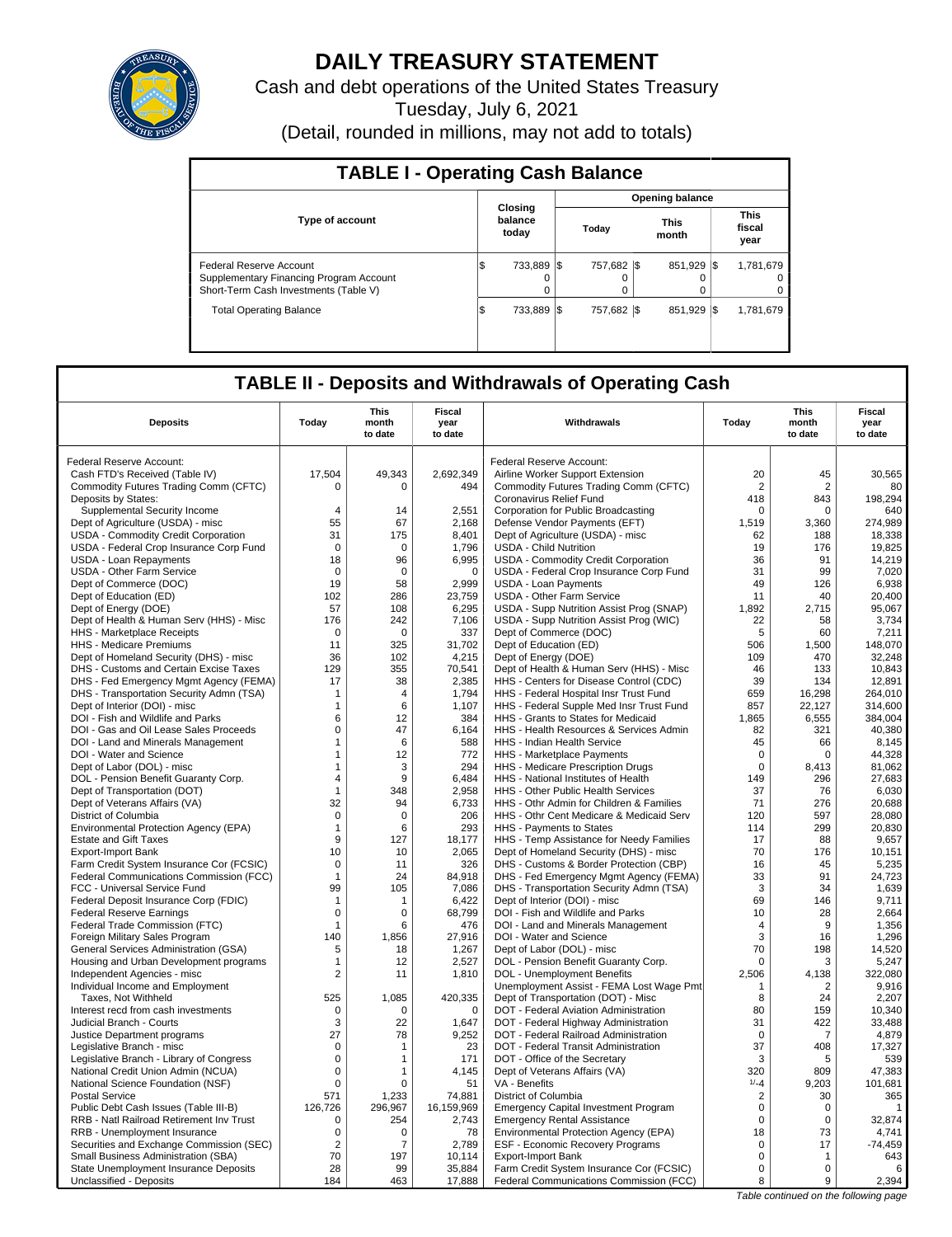## Tuesday, July 6, 2021

## **TABLE II cont. - Deposits and Withdrawals of Operating Cash**

| <b>Deposits</b>                                                        | Todav          | <b>This</b><br>month<br>to date | Fiscal<br>vear<br>to date | Withdrawals                                                                 | Today               | <b>This</b><br>month<br>to date | Fiscal<br>vear<br>to date  |
|------------------------------------------------------------------------|----------------|---------------------------------|---------------------------|-----------------------------------------------------------------------------|---------------------|---------------------------------|----------------------------|
| Other Deposits:                                                        |                |                                 |                           | FCC - Universal Service Fund                                                | 16                  | 16                              | 6,601                      |
| Federal Housing Admin: Note Sales                                      | 133            | 337                             | 16,138                    | Federal Deposit Insurance Corp (FDIC)                                       | $\mathbf 0$         | 13                              | 754                        |
|                                                                        |                |                                 |                           | Federal Employees Insurance Payments                                        | 378                 | 1.017                           | 67.426                     |
|                                                                        |                |                                 |                           | Federal Salaries (EFT)                                                      | 130                 | 1,567                           | 157.840                    |
|                                                                        |                |                                 |                           | Federal Trade Commission (FTC)                                              | $\Omega$            | $\Omega$                        | 431                        |
|                                                                        |                |                                 |                           | General Services Administration (GSA)                                       | 99                  | 795                             | 20.829                     |
|                                                                        |                |                                 |                           | Housing and Urban Development programs                                      | 225                 | 3,815                           | 57,637                     |
|                                                                        |                |                                 |                           | Independent Agencies - misc                                                 | 16                  | 44                              | 2,933                      |
|                                                                        |                |                                 |                           | Interest on Treasury Securities                                             | $\mathbf 0$         | 132                             | 220.747                    |
|                                                                        |                |                                 |                           | IRS - Economic Impact Payments (EFT)                                        | 8                   | 15                              | 440,346                    |
|                                                                        |                |                                 |                           | IRS Tax Refunds Business (EFT)                                              | 491                 | 678                             | 24,428                     |
|                                                                        |                |                                 |                           | IRS Tax Refunds Individual (EFT)                                            | 254                 | 577                             | 303,268                    |
|                                                                        |                |                                 |                           | Judicial Branch - Courts                                                    | 8                   | 21                              | 1,368                      |
|                                                                        |                |                                 |                           | Justice Department programs                                                 | 41                  | 186                             | 15,944                     |
|                                                                        |                |                                 |                           | Legislative Branch - misc                                                   | $\overline{2}$      | 16                              | 972                        |
|                                                                        |                |                                 |                           | Legislative Branch - Library of Congress                                    | $\overline{2}$      | 5                               | 620                        |
|                                                                        |                |                                 |                           | <b>NASA</b>                                                                 | 71                  | 344                             | 15,398                     |
|                                                                        |                |                                 |                           | National Credit Union Admin (NCUA)                                          | $\mathbf 0$         | 1                               | 1,839                      |
|                                                                        |                |                                 |                           | National Science Foundation (NSF)                                           | 31                  | 174                             | 4,949                      |
|                                                                        |                |                                 |                           | Postal Service Money Orders and Other                                       | 206                 | 483                             | 32,879                     |
|                                                                        |                |                                 |                           | Public Debt Cash Redemp. (Table III-B)                                      | 148,508             | 321,720                         | 14,943,423                 |
|                                                                        |                |                                 |                           | Railroad Retirement Board (RRB) - misc                                      | $\Omega$            | $\Omega$                        | 37                         |
|                                                                        |                |                                 |                           | <b>RRB - Benefit Payments</b>                                               | 1                   | 1,144                           | 11,697                     |
|                                                                        |                |                                 |                           | Securities and Exchange Commission (SEC)                                    | 1                   | $\overline{7}$                  | 892                        |
|                                                                        |                |                                 |                           | Small Business Administration (SBA)                                         | 2,847               | 9,205                           | 482,897                    |
|                                                                        |                |                                 |                           | Social Security Benefits (EFT)                                              | 39                  | 22,015                          | 769,291                    |
|                                                                        |                |                                 |                           | <b>Transportation Services</b>                                              | $\mathbf 0$         | $\mathbf 0$                     | $\mathbf 0$                |
|                                                                        |                |                                 |                           | Other Withdrawals:                                                          |                     |                                 |                            |
|                                                                        |                |                                 |                           | Agency for Internat'l Development                                           | 2.048               | 2,121                           | 16,725                     |
|                                                                        |                |                                 |                           | Thrift Savings Plan Transfer                                                | 1,358               | 1,907                           | 46,222                     |
|                                                                        |                |                                 |                           | <b>Treasury Dept: Claims Payments</b>                                       | 75                  | 192                             | 7,314                      |
|                                                                        |                |                                 |                           | Unclassified                                                                | 1,591               | 4,010                           | 306,385                    |
|                                                                        |                |                                 |                           |                                                                             |                     |                                 |                            |
| <b>Total Other Deposits</b><br>Change in Balance of Uncollected        | 133            | 604                             | 64,241                    | Total, Other Withdrawals                                                    | 5,071               | 27,494                          | 636,402                    |
| Funds                                                                  | 0              | 0                               | $\mathbf 0$               |                                                                             |                     |                                 |                            |
| <b>Transfers from Depositaries</b>                                     | $\Omega$       | $\Omega$                        | $\mathbf 0$               | <b>Transfers to Depositaries</b>                                            | 0                   | $\mathbf 0$                     | $\mathbf 0$                |
| <b>Total Federal Reserve Account</b>                                   | 146,745        | 354,948                         | 19,917,870                | <b>Total Federal Reserve Account</b>                                        | 170,538             | 472,987                         | 20,965,660                 |
| Short-Term Cash Investments:<br>Transfers from Federal Reserve Account |                |                                 |                           | Short-Term Cash Investments:<br><b>Transfers to Federal Reserve Account</b> |                     |                                 |                            |
| (Table V)                                                              | $\Omega$       | $\Omega$                        | $\Omega$                  | (Table V)                                                                   | $\Omega$            | $\Omega$                        |                            |
| Total Deposits (excluding transfers)                                   | 146.745<br>\$. |                                 | 354,948 \$19,917,870      | Total Withdrawals (excluding transfers)                                     | l\$<br>170,538 \$   |                                 | 472,987 \$20,965,660       |
|                                                                        |                |                                 |                           | Net Change in Operating Cash Balance                                        | l\$<br>$-23,793$ \$ |                                 | $-118,040$ \$ $-1,047,790$ |

|                                               |             |                |                                 |  |                           |                                         |    |                       |  |                                 |  | See Footnote              |
|-----------------------------------------------|-------------|----------------|---------------------------------|--|---------------------------|-----------------------------------------|----|-----------------------|--|---------------------------------|--|---------------------------|
| <b>TABLE III-A - Public Debt Transactions</b> |             |                |                                 |  |                           |                                         |    |                       |  |                                 |  |                           |
| <b>Issues</b>                                 | Today       |                | <b>This</b><br>month<br>to date |  | Fiscal<br>year<br>to date | <b>Redemptions</b>                      |    | Today                 |  | <b>This</b><br>month<br>to date |  | Fiscal<br>year<br>to date |
| Marketable:                                   |             |                |                                 |  |                           | Marketable:                             |    |                       |  |                                 |  |                           |
| Bills:                                        |             |                |                                 |  |                           | <b>Bills</b>                            | ß. | $146,330$ $\sqrt{\$}$ |  | 309,787 \$                      |  | 12,754,600                |
| <b>Reqular Series</b>                         | $86,325$ \$ |                | 212,775 \$                      |  | 8,243,652                 | <b>Notes</b>                            |    |                       |  |                                 |  | 1,707,506                 |
| <b>Cash Management Series</b>                 | 35,002      |                | 75,004                          |  | 3,735,124                 | <b>Bonds</b>                            |    |                       |  |                                 |  | 20,143                    |
| <b>Notes</b>                                  |             |                | -1                              |  | 3,262,994                 | <b>Federal Financing Bank</b>           |    | $\Omega$              |  | $\Omega$                        |  | 1,209                     |
| <b>Bonds</b>                                  |             |                |                                 |  | 535,573                   | Nonmarketable:                          |    |                       |  |                                 |  |                           |
| Inflation-Protected Securities Increment      | 1,674       |                | 2,532                           |  | 50,722                    | <b>United States Savings Securities</b> |    | 49                    |  | 171                             |  | 8,114                     |
| <b>Federal Financing Bank</b>                 |             |                |                                 |  |                           | <b>Government Account Series</b>        |    | 424,646               |  | 1,360,741                       |  | 80,899,217                |
| Nonmarketable:                                |             |                |                                 |  |                           | Hope Bonds                              |    |                       |  |                                 |  | 0                         |
| United States Savings Securities:             |             |                |                                 |  |                           | <b>Domestic Series</b>                  |    |                       |  |                                 |  | 71,549                    |
| Cash Issue Price                              |             | 15             | 30                              |  | 1,093                     | <b>Foreign Series</b>                   |    |                       |  |                                 |  |                           |
| Interest Increment                            |             | $\overline{2}$ | 332                             |  | 3,226                     | <b>State and Local Series</b>           |    | 16                    |  | 6,294                           |  | 71,306                    |
| <b>Government Account Series</b>              | 429,716     |                | 1,318,719                       |  | 81,135,992                | Other                                   |    | 2,113                 |  | 5,467                           |  | 310,205                   |
| Hope Bonds                                    |             |                |                                 |  |                           |                                         |    |                       |  |                                 |  |                           |
| <b>Domestic Series</b>                        |             |                |                                 |  | 20                        |                                         |    |                       |  |                                 |  |                           |
| <b>Foreign Series</b>                         |             |                |                                 |  |                           |                                         |    |                       |  |                                 |  |                           |
| <b>State and Local Series</b>                 | 3,296       |                | 3,698                           |  | 84,858                    |                                         |    |                       |  |                                 |  |                           |
| Other                                         | 2,099       |                | 5,500                           |  | 310,767                   | <b>Total Redemptions</b>                |    | $573,154$ \\$         |  | 1,682,461 \$                    |  | 95,843,849                |
| <b>Total Issues</b>                           | 558,129 \$  |                | 1,618,589 \$                    |  | 97,364,022                | Net Change in Public Debt Outstanding   |    | $-15,026$ \$          |  | $-63,872$ \$                    |  | 1,520,173                 |
|                                               |             |                |                                 |  |                           |                                         |    |                       |  |                                 |  |                           |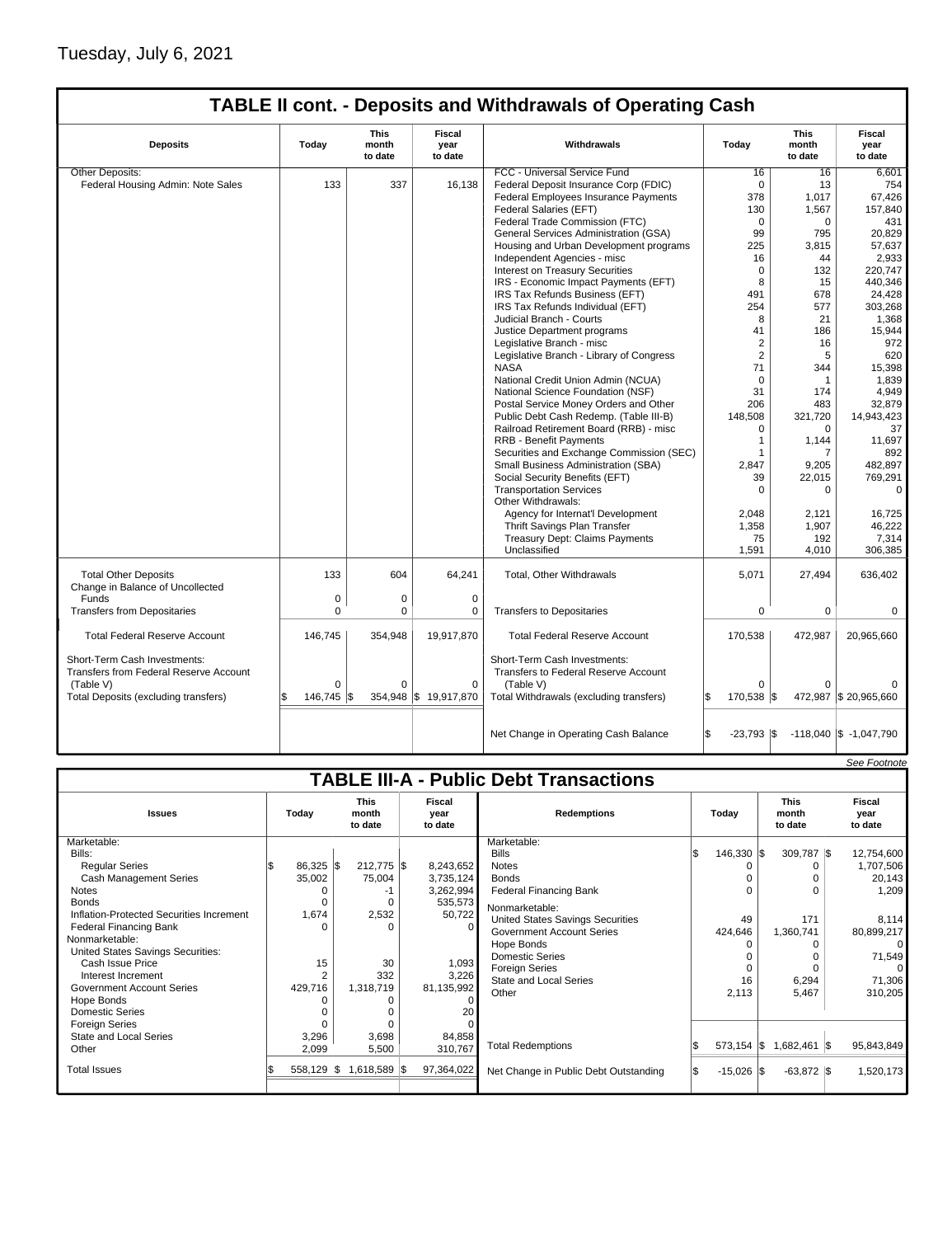| <b>TABLE III-B - Adjustment of Public Debt</b><br><b>Transactions to Cash Basis</b>                                                                                                                                                                                                                                                                                                                |       |                                                                    |     |                                                                  |                                                                            |  |                           |  |  |  |
|----------------------------------------------------------------------------------------------------------------------------------------------------------------------------------------------------------------------------------------------------------------------------------------------------------------------------------------------------------------------------------------------------|-------|--------------------------------------------------------------------|-----|------------------------------------------------------------------|----------------------------------------------------------------------------|--|---------------------------|--|--|--|
| <b>Transactions</b>                                                                                                                                                                                                                                                                                                                                                                                | Today |                                                                    |     |                                                                  | month<br>to date                                                           |  | Fiscal<br>year<br>to date |  |  |  |
| Public Debt Cash Issues:<br>Public Debt Issues (Table III-A)<br>Premium on New Issues<br>Discount on New Issues:<br>Bills $(-)$<br>Bonds and Notes (-)<br>Federal Financing Bank (-)<br>Government Account Transactions (-)<br>Hope Bonds (-)<br>Interest Increment on United States<br>Savings Securities (-)<br>Inflation-Protected Securities Increment<br><b>Total Public Debt Cash Issues</b> | 1\$   | 558,129<br>n<br>10 <sup>1</sup><br>0<br>O<br>429,716<br>2<br>1,674 | I\$ | 1,618,589<br>0<br>38<br>0<br>U<br>1,318,719<br>n<br>332<br>2,532 | \$97,364,022<br>14,216<br>2,365<br>27,019<br>81,135,992<br>3.226<br>49,667 |  |                           |  |  |  |
| Deposited in Federal Reserve Account                                                                                                                                                                                                                                                                                                                                                               | \$    | 126,726                                                            | 1\$ | 296,967                                                          | \$16,159,969                                                               |  |                           |  |  |  |
| Public Debt Cash Redemptions:<br>Public Debt Redemptions (Table III-A)<br>Premium on Debt Buyback Operation<br>Discount on Debt Buyback Operation (-)<br>Federal Financing Bank (-)<br>Government Account Transactions (-)<br>Hope Bonds (-)<br><b>Total Public Debt Cash Redemptions</b>                                                                                                          | l\$   | 573,154<br>0<br>$\Omega$<br>O<br>424,646<br>O                      | l\$ | 1,682,461<br>0<br>o<br>o<br>1,360,741<br>$\Omega$                | \$95,843,849<br>1.209<br>80,899,217                                        |  |                           |  |  |  |
| Withdrawn from Federal Reserve Acct.                                                                                                                                                                                                                                                                                                                                                               | \$    | 148,508                                                            | 1\$ |                                                                  | 321,720 \$14,943,423                                                       |  |                           |  |  |  |

| <b>TABLE III-C - Debt Subject to Limit</b>                                        |                           |                           |                           |                           |  |  |  |  |  |  |
|-----------------------------------------------------------------------------------|---------------------------|---------------------------|---------------------------|---------------------------|--|--|--|--|--|--|
|                                                                                   | Closing                   | Opening balance           |                           |                           |  |  |  |  |  |  |
| <b>Balance Transactions</b>                                                       | balance<br>today          | Today                     | <b>This</b><br>month      | Fiscal<br>year            |  |  |  |  |  |  |
| Debt Held by the Public<br>Intragovernmental Holdings<br><b>Total Public Debt</b> | \$22,306,604<br>6,158,960 | \$22,328,099<br>6,152,491 | \$22,329,823<br>6,199,613 | \$21,018,952<br>5,926,439 |  |  |  |  |  |  |
| Outstanding<br>Less: Debt Not<br>Subject to Limit:                                | 28,465,564                | 28,480,590                | 28,529,436                | 26,945,391                |  |  |  |  |  |  |
| Other Debt                                                                        | 478                       | 478                       | 478                       | 478                       |  |  |  |  |  |  |
| <b>Unamortized Discount</b>                                                       | 21,346                    | 21,381                    | 21,376                    | 17,271                    |  |  |  |  |  |  |
| <b>Federal Financing Bank</b>                                                     | 6,053                     | 6,053                     | 6,053                     | 7,262                     |  |  |  |  |  |  |
| Hope Bonds<br>Plus: Other Debt Subject to Limit<br>Guaranteed Debt of             | $\Omega$                  | O                         | U                         | n                         |  |  |  |  |  |  |
| Government Agencies                                                               | $\Omega$                  | $\Omega$                  | $\Omega$                  | 0                         |  |  |  |  |  |  |
| <b>Total Public Debt</b><br>Subject to Limit                                      | \$28,437,687              | \$28,452,678              | \$28,501,528              | \$26,920,380              |  |  |  |  |  |  |
|                                                                                   |                           |                           |                           |                           |  |  |  |  |  |  |
| <b>Statutory Debt Limit</b>                                                       | SUSP-1                    | SUSP-1                    | SUSP-1                    | SUSP-1                    |  |  |  |  |  |  |
|                                                                                   |                           |                           |                           |                           |  |  |  |  |  |  |

See Footnote

| <b>TABLE IV - Federal Tax Deposits</b>                                                                                                                                                                                                        |    |                                                          |     |                                                   |     |                                                                      |  |  |  |
|-----------------------------------------------------------------------------------------------------------------------------------------------------------------------------------------------------------------------------------------------|----|----------------------------------------------------------|-----|---------------------------------------------------|-----|----------------------------------------------------------------------|--|--|--|
| Classification                                                                                                                                                                                                                                |    | Today                                                    |     | <b>This</b><br>month<br>to date                   |     | Fiscal<br>year<br>to date                                            |  |  |  |
| Withheld Income and Employment Taxes<br>Individual Income Taxes<br><b>Railroad Retirement Taxes</b><br><b>Excise Taxes</b><br><b>Corporation Income Taxes</b><br><b>Federal Unemployment Taxes</b><br>Estate and Gift Taxes & Misc IRS Rcpts. | \$ | 16,792 \$<br>484<br>30<br>45<br>150<br>4<br>6            |     | 50,226<br>1,113<br>74<br>121<br>1,628<br>17<br>17 | 1\$ | 2,101,705<br>321,347<br>4,010<br>51,905<br>292,008<br>5,502<br>4,368 |  |  |  |
| Total                                                                                                                                                                                                                                         | \$ | 17,511                                                   | l\$ | 53,195                                            | 1\$ | 2,780,846                                                            |  |  |  |
| Cash Federal Tax Deposits:<br><b>Direct</b><br><b>Through Depositaries</b>                                                                                                                                                                    | \$ | $24 \text{ }$ $\text{ }$ $\text{ }$ $\text{ }$<br>17,480 |     | 126<br>49,217                                     | l\$ | 22,891<br>2,669,458                                                  |  |  |  |
| <b>Total Cash FTD's</b><br><b>Inter-agency Transfers</b>                                                                                                                                                                                      | \$ | 17,504<br>7                                              | l\$ | 49,343<br>3,853                                   | 1\$ | 2,692,349<br>88,497                                                  |  |  |  |
| Total                                                                                                                                                                                                                                         | \$ | 17,511                                                   | 1\$ | 53,195                                            | 1\$ | 2,780,846                                                            |  |  |  |
|                                                                                                                                                                                                                                               |    |                                                          |     |                                                   |     |                                                                      |  |  |  |

|                                              |   |          |     |          |          | OCC I UUUIUIG |  |  |  |
|----------------------------------------------|---|----------|-----|----------|----------|---------------|--|--|--|
| <b>TABLE V - Short-Term Cash Investments</b> |   |          |     |          |          |               |  |  |  |
|                                              |   |          |     |          |          |               |  |  |  |
| <b>Balance Transactions</b>                  | А |          |     | в        | С        | Total         |  |  |  |
| Opening Balance Today<br>Deposits:           | S | $\Omega$ | 1\$ | $\Omega$ | I\$<br>0 | I\$           |  |  |  |
| <b>Transfers to Depositaries</b>             |   | O        |     | $\Omega$ | O        |               |  |  |  |
| <b>Special Direct Investment</b>             |   | O        |     | 0        | O        |               |  |  |  |
| Term Investment                              |   | O        |     | $\Omega$ | O        |               |  |  |  |
| Repo Investment                              |   | O        |     | $\Omega$ | O        |               |  |  |  |
| Withdrawals:                                 |   |          |     |          |          |               |  |  |  |
| <b>Treasury Initiated</b>                    |   | O        |     | $\Omega$ | O        |               |  |  |  |
| Depositary Initiated                         |   | O        |     | 0        | O        |               |  |  |  |
| <b>Special Direct Investment</b>             |   | Ω        |     | 0        | 0        |               |  |  |  |
| <b>Term Investment</b>                       |   | O        |     | $\Omega$ | O        |               |  |  |  |
| Repo Investment                              |   | 0        |     | $\Omega$ | O        |               |  |  |  |
|                                              |   |          |     |          |          |               |  |  |  |
| Closing Balance Today                        |   | 0        | I\$ | $\Omega$ | I\$<br>0 | I\$           |  |  |  |

| <b>TABLE VI - Income Tax Refunds Issued</b> |       |                                 |                           |  |  |  |  |  |  |  |
|---------------------------------------------|-------|---------------------------------|---------------------------|--|--|--|--|--|--|--|
| Classification                              | Today | <b>This</b><br>month<br>to date | Fiscal<br>year<br>to date |  |  |  |  |  |  |  |
| IRS - Economic Impact Payments (Checks)     | 0     | 341                             | 83,625                    |  |  |  |  |  |  |  |
| IRS - Economic Impact Payments (EFT)        | 8     | 15                              | 440,346                   |  |  |  |  |  |  |  |
| IRS Tax Refunds Business (Checks)           | 662   | 843                             | 49.131                    |  |  |  |  |  |  |  |
| IRS Tax Refunds Business (EFT)              | 491   | 678                             | 24,428                    |  |  |  |  |  |  |  |
| IRS Tax Refunds Individual (Checks)         | 12    | 1.063                           | 52,290                    |  |  |  |  |  |  |  |
| IRS Tax Refunds Individual (EFT)            | 254   | 577                             | 303,268                   |  |  |  |  |  |  |  |

### **Daily Treasury Statement Footnotes:**

### **General Footnotes and Statements:**

This statement summarizes the United States Treasury's cash and debt operations for the Federal Government. Treasury's operating cash is maintained in an account at the Federal Reserve Bank of New York and in short-term cash investments. Treasury minimized and then suspended its short-term cash investment program beginning in November 2008, but anticipates investing again when market conditions warrant. Major information sources include: Federal Reserve Banks, Treasury Regional Financial Centers, Internal Revenue Service Centers, various electronic systems, and information on the Public Debt. Information is presented on a modified cash basis. Deposits are reflected as received and withdrawals are reflected as processed.SOURCE: Bureau of the Fiscal Service, Department of the Treasury. Note: The Daily Treasury Statement (DTS) is available by 4:00 p.m. the following business day on the Fiscal Service website https://fiscal.treasury.gov/reports-statements/dts/. For more information, call the Cash Reporting Branch at 202-874-9789.

#### **TABLE II – Deposits and Withdrawals of Operating Cash**

1/Reported as a negative amount due to a return/reversal of \$5 million.